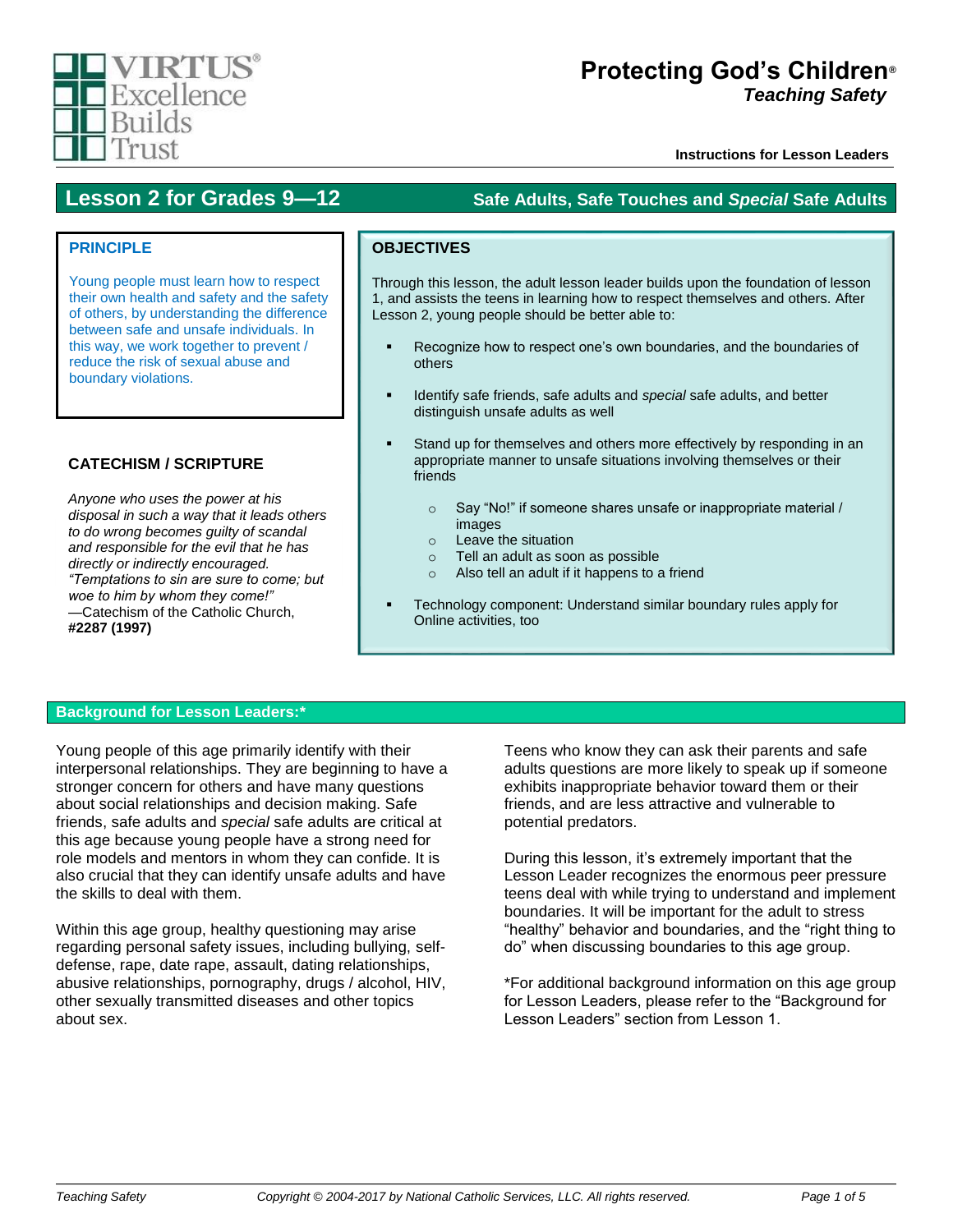#### **ACTIVITY OPTION #1: Play the (optional) introductory video as an icebreaker**

The introductory video for grades 9-12 is designed to open a simple discussion with children about personal boundaries and touching safety. The video is approximately six minutes long and is neither created nor intended as a substitute for the lesson itself. It's merely an intro designed to "break the ice" and assist the transition into completing the interactive Lesson Activity options. It must be used in conjunction with an additional activity option, since discussion and practice are the critical components needed to teach children how to protect themselves. They learn best by "doing"; not just listening.

#### **ACTIVITY OPTION #2: Review and discuss the vocabulary words**

The following words should be placed on a white board, black board or poster (may also include definitions) prior to the discussion. Children of this age can also be asked to take notes.

 **Boundaries**—the physical and emotional limits that define one person as separate from another or from others. Boundaries promote and preserve physical or emotional personal space in our relationships. Boundaries give each person a clear sense of "self" and a framework for how to function in relation to others. Boundaries bring order to our lives and empower each of us to determine how others will interact with us.

**Note:** It is important to invite questions and comments from students at this point. Clarifications of some of the language, such as "harmful touches" might be necessary. Lesson Leaders should be ready to answer clearly and honestly.

- **Respecting boundaries**—we should have respect for ourselves, and respect for others. Respect for ourselves means we understand our dignity and value as a person, and work to create or maintain boundaries to protect ourselves. We feel upset or uncomfortable when someone doesn't honor our own boundaries, and we communicate with the right person if we need help. Respecting another's boundaries means you care about them, and won't do anything that would bring them harm, and that you communicate with the right person to get them help if they are being harmed by someone else.
- **Safe friends and safe adults**—safe people won't hurt you without a good reason and won't intentionally confuse or manipulate you. They listen to and consistently respect boundaries, and follow the rules.
- **Unsafe touch**—harmful touches committed by an individual or group that physically, sexually, or psychologically harms a child or young person. This touch is often from people who either cannot or choose not to see the harm in their actions.
- **Peer Pressure**—the strong influence of a group—especially of young people—on members of that group to behave as everyone else does.

#### **ACTIVITY OPTION #3: Review concepts related to boundaries**

**Preparation:** In preparing for this activity, review the *Teaching Boundaries and Safety Guide: Safe Environment Guide for Caring Adults, Parents and Guardians.* This activity is ideal to discuss situations that might arise placing teens at risk and develop an action plan.

**Directions:** Discuss the key vocabulary words from Activity Option #2 before proceeding with this activity.

Set up the exercise by asking the youth to pretend that they are journalists on a weekly newspaper, which features a column for teenagers—an opportunity for teens to anonymously seek advice on their personal problems. For the purpose of the exercise, the editor has just put them in charge of answering letters from various teens.

Read each letter aloud, and ask the teens to take notes on the salient points of each one. The youth will need to work together to come up with an appropriate response to each of the following letters.

**Note:** Depending on the quantity of teens, you may want to split them into small groups and give each group one of the scenarios. Allow for time at the end for everyone to be able to present their column's response.

- **Letter 1:** My coach seems to be always tapping, rubbing or slapping me. She does this to everyone. Yet, I feel uncomfortable when she does it to me. It is just me? How should I handle it? My coach gives me extra help with practice time, so I feel like I don't have a right to say "no."
- Letter 2: The halls at school are crowded between classes. One student seems to have lots of "accidents" that cause him to rub up against me every day—even when I try to get out of his way. What can I do? I feel like he's not respectful of my space.
- **Letter 3:** My mom has drunk friends who come over to our house late at night. One comes into my room and touches my private body parts. I feel so ashamed and disgusted, and don't want to tell anyone about it.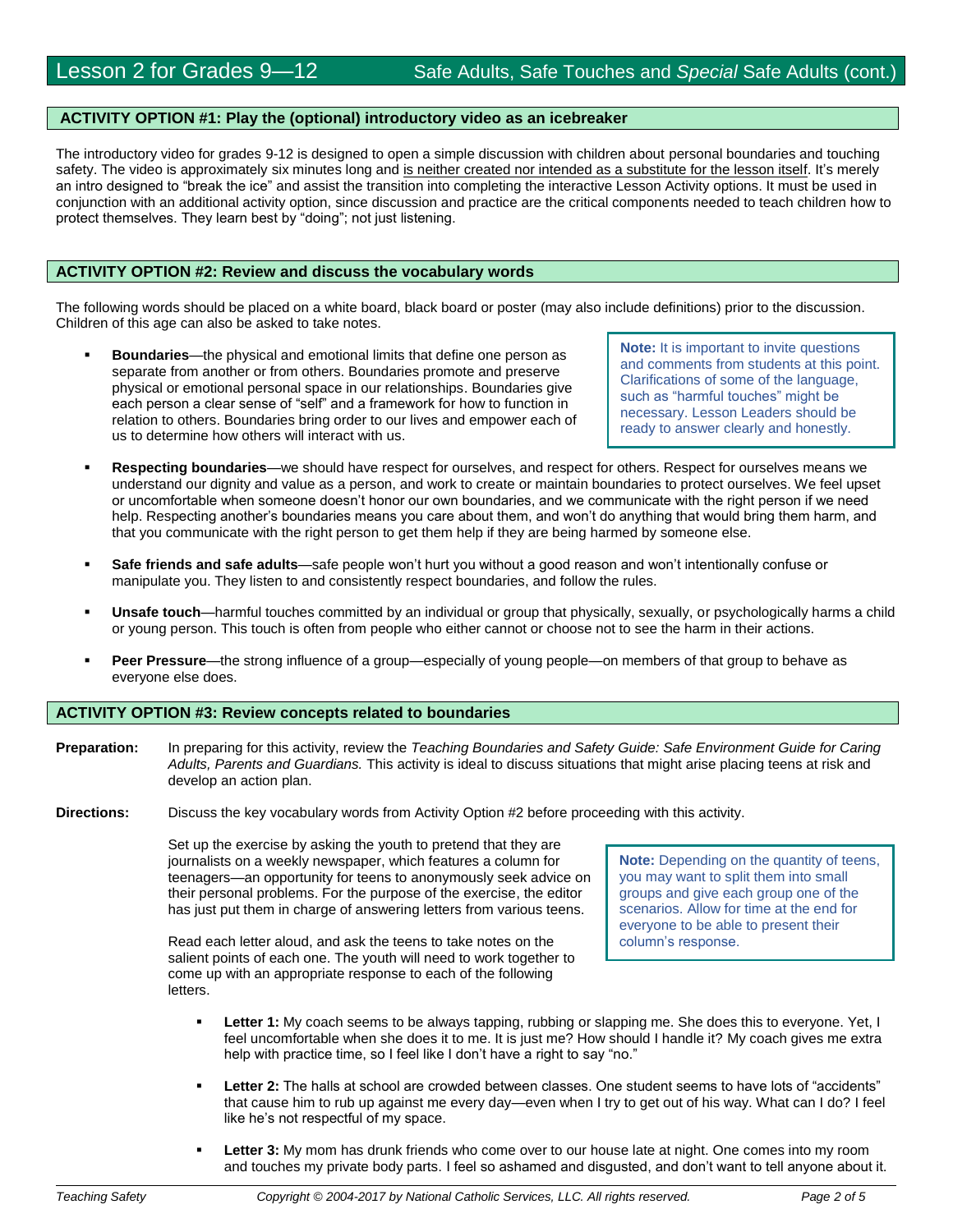How should I handle it? I tried to say something to my mom, but couldn't get the words out. I also don't think she'd believe me if I did talk to her about it.

- **Letter 4:** One day after practice, a group of us went over to our coach's house to shoot pool. Lying there on a table in the den were books and magazines full of pictures of naked women—and there were even images of women we knew from school! I was uncomfortable, but everyone else was laughing and joking and looking at the pictures. If I tell my parents, everyone will think I'm a loser. What should I do?
- **Letter 5:** The person I'm dating wants to come over to my house when my parents are gone, and has been pushing me to have sex, and I'm afraid that I won't be able to say "no" if we are alone. What should I do?
- Letter 6: My stepfather keeps coming in my room uninvited—just when I am getting dressed. How can I stop him without making a big scene?
- **Letter 7:** When is it okay to keep a secret?
- **Letter 8:** I sent a friend a nude photo of myself, and found out that it was sent to others. I was informed by someone else in school that if I didn't do what he wanted me to do, then he would publish the photo on the Internet. I'm terrified that my parents will find out, and am willing to do almost anything to stop people from spreading the photo. Now what do I do?

Once the teens have developed their responses, give them the opportunity to present the information to everyone and talk about whether or not anything should be added to the responses.

## **ACTIVITY OPTION #4: "Saying 'No!' and Staying Safe" group collage—related to Lesson 1**

| <b>Background:</b> | The youth started this activity during Lesson 1 and will finish during<br>this Lesson 2. In Lesson 1, they began creating a collage poster                                                                                                   | <b>SUPPLIES</b>                                         |
|--------------------|----------------------------------------------------------------------------------------------------------------------------------------------------------------------------------------------------------------------------------------------|---------------------------------------------------------|
|                    | that represented the concept of saying "No" when possible, and<br>staying safe. Have them finish the collage that they started during<br>the first lesson, or create a second poster depicting safe friends,<br>boundaries and safe touches. | Old magazin<br>Scissors<br>Paste / glue<br>Poster hoard |

**Preparation:** In preparing for this activity, review the *Teaching Boundaries and Safety Guide: Safe Environment Guide for Caring Adults, Parents and Guardians.* 

Make sure to collect the listed supplies, and then follow the process.

**Directions:** Discuss with the students the key vocabulary words from Activity Option #2, and then give a quick recap of the assignment to the students.

> For example, in Lesson 1, students were instruct to cut out as many pictures as possible to demonstrate "Saying "No!" and Staying Safe", and to spread out all of the pictures the group could view them all individually. They decided which picture best exemplified the theme and placed it in the center of the poster as a focal point in the collage. Then, the other pictures were arranged around the central picture (pictures may overlap slightly, but none should cover any substantial part of the primary picture). Have them continue with this activity if they aren't finished.

> If they have finished the first collage, they can now create a second poster depicting safe friends, boundaries and safe touches. The same directions apply.

**Note:** Collages provide the opportunity for creative expression to demonstrate the comprehension of the discussions. This activity requires many old magazines, newspapers, ad clippings, etc. Families may not have many magazines in the home as individuals now use the Internet for most information. Even if the family has access to the Internet, they may not have printer access. Have additional pictures on hand for children who didn't or couldn't bring pictures.

**Process:** If continuing with the first collage, discuss the concept of "Saying "No!" and Staying Safe," while the group is creating the collage.

If proceeding with the second collage, discuss safe friends, boundaries and safe touches.

Upon completion, display the poster(s) in the classroom and perhaps in the parish church.

magazines for cutting pictures ssors ste / glue Poster board Felt-tipped markers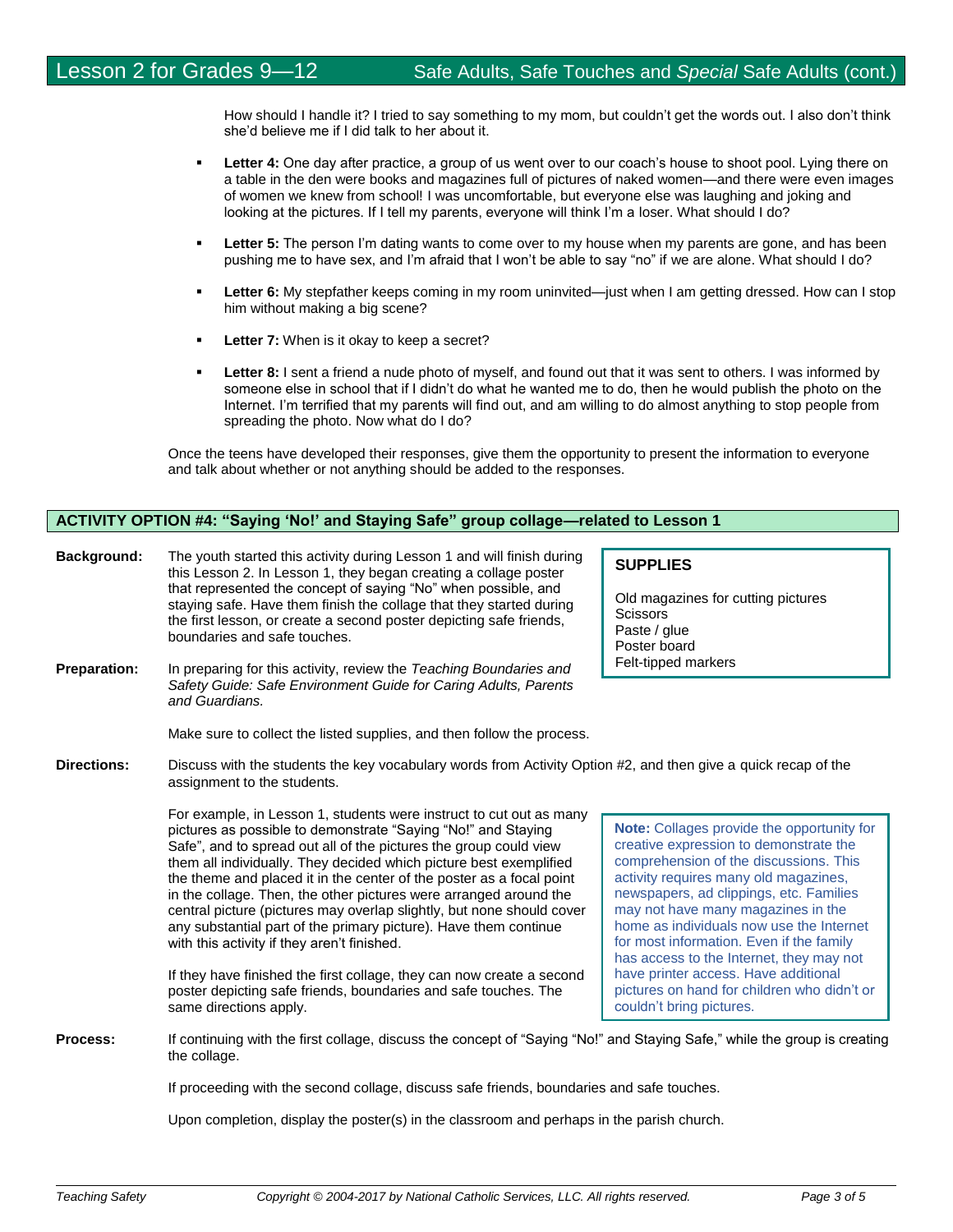### **ACTIVITY OPTION #5: "Saying 'No!' and Staying Safe" song skits—related to Lesson 1**

**Background:** The youth started this activity during Lesson 1 and will finish during Lesson 2. The youth should finish preparing their song-skits during this lesson and be prepared to present their creation to the rest of the students.

> During Lesson 1, each small group of youth started creating a songskit that demonstrates the concepts surrounding boundaries and physical safety, specifically the concept of saying "No" when possible, and staying safe. They were able to choose a current popular song with their own reinvented lyrics to express and exemplify the theme of the activity. Or, they were invited to create an original song that presets the same message. They were also able to add dance steps or visual representations of the message with props to "act out" the words.

## **SUPPLIES**

Presentation props (optional) Devices that may play soundtracks / music

**Note:** The overall number of youth will greatly impact the amount of time to devote to this activity. Each song-skit is recommended to be no more than 3 minutes long.

**Directions:** Give the previously-created groups time to complete their song-skits using the concepts and ideas presented during this lesson—Lesson 2. If they've already completed and performed their original songs, invite them to create another song skit based on boundaries.

> Oversee the project to ensure the activity's goals are achieved and that the message is well represented in the finished product. If necessary, help the groups complete the activity.

Have each group present their creation to the rest of the students.

### **ACTIVITY OPTION #6: Create a 'Praise and Worship' service**

**Background:** The youth started this activity during Lesson 1 and will finish during Lesson 2. In Lesson 1, the youth were instructed to create a short praise and worship service to be implemented at the end of Lesson 2—a service that demonstrates the concepts covered in both Lessons 1 and 2. The service should include prayer, music and scripture. They were informed they could add dance steps or visual representations of the message when they complete this assignment by presenting their skits at the end of Lesson 2.

**Directions:** Instruct the youth to finish up their short praise and worship service to be implemented at the end of Lesson 2.

> Oversee the project in order to assure that the goals of the activity are achieved and that the message is well represented in the finished product.

## **SUPPLIES**

Candles / Votive holders Matches / Lighter Bibles Music / Instruments Song sheets

**Note:** The overall number of youth will greatly impact the amount of time to devote to this activity. Each Praise and Worship service is recommended to be no more than 5 minutes long.

To conclude the assignment, each group will conduct its service while all the other groups participate in the service. If necessary, help the youth complete the activity and present their services to the class.

### **ACTIVITY OPTION #7: Word Search Worksheet—Internet Boundaries**

**Directions:** Hand out the word search puzzle and instruct the teens to review the word list at the bottom.

> Ask them if there are any words that aren't on the list that should have been included, and ask them to explain why.

Invite them to complete the puzzle by finding the words on the list related to the topic of "Internet Boundaries", and to outline / highlight each of those words.

As they work on the puzzle, continue the discussion and ask if they have any advice that they would want to give to other youth who don't have a good sense of Internet Boundary Safety. If they had the opportunity, what would they say or do?

**Note:** The Word Search Worksheet template is included in the downloaded set of materials at the end of this packet. Print sufficient copies of that particular page for the entire class.

**Note:** It is important the youth recognize shame and guilt might be natural reactions to boundary violations. Sometimes a person with bad intentions might tell them they did something wrong. It's extremely important for them to know that what occurred was not their fault.